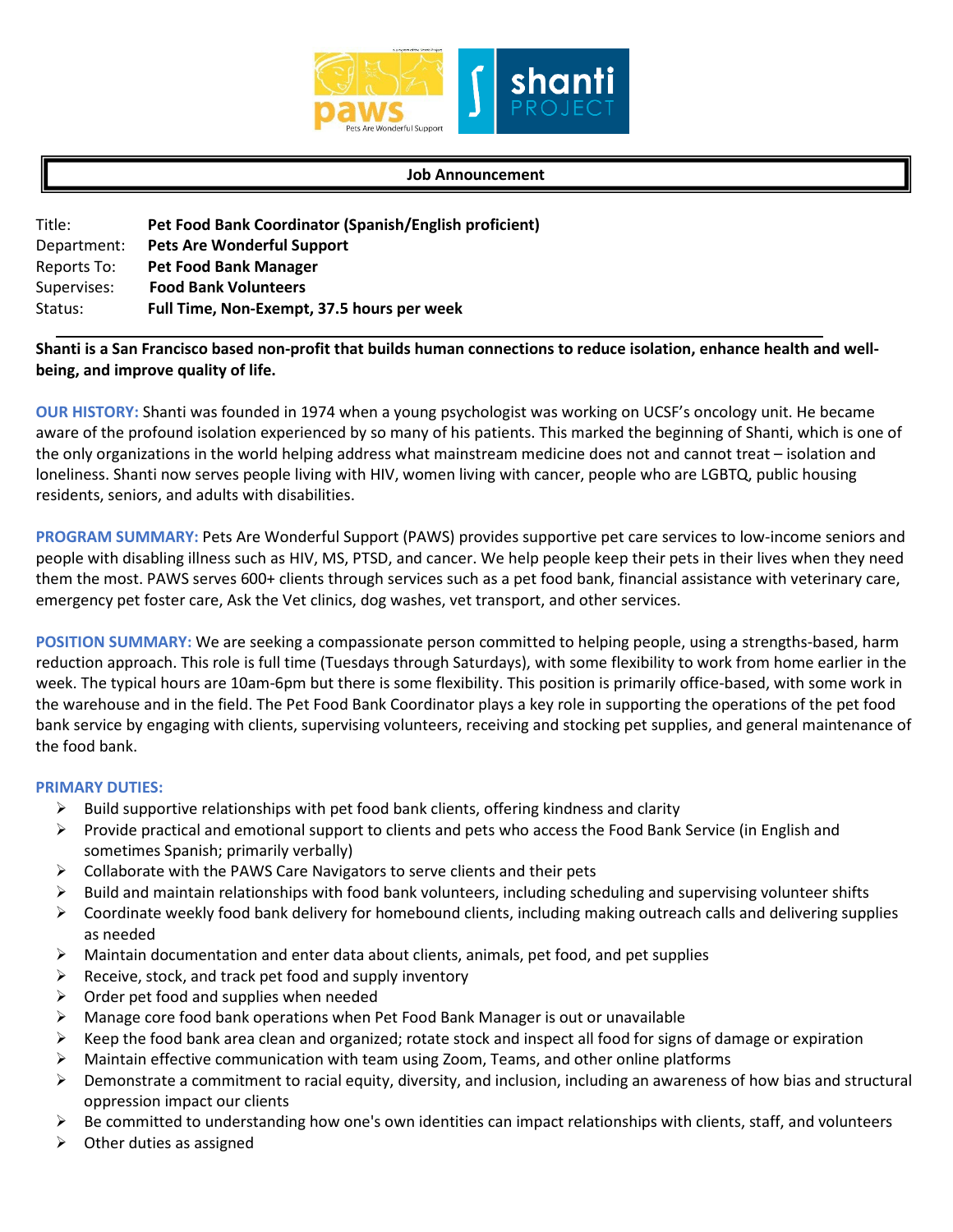### **SECONDARY DUTIES:**

- $\triangleright$  Participate in individual supervision, team meetings, and other collaborative work
- $\triangleright$  Provide coverage for other PAWS services, as needed
- $\triangleright$  Assess clients for human support needs and provide referrals to internal and external community resources
- $\triangleright$  Build and maintain strong relationships with staff from other Shanti programs
- $\triangleright$  Support key PAWS events such as the annual pet holiday gift delivery
- $\triangleright$  Participate in occasional agency functions such as annual fundraisers
- $\triangleright$  Other duties as assigned

# **QUALIFICATIONS/REQUIREMENTS:** We seek candidates with as many of the following skills as possible. **Please do apply even if you do not meet all of the qualifications below, as we would like to get to know you!**

- $\triangleright$  Appreciation for the power of the Human-Animal Bond
- $\triangleright$  Strong proficiency in both Spanish and English
- $\triangleright$  1-2 years experience working with people in a client service, customer service, or retail environment
- $\triangleright$  Ease in engaging with clients, volunteers, and the public in a non-judgmental manner, including people of color, people who are low-income, people of diverse genders and sexual orientations, and people with psychiatric or physical disabilities
- $\triangleright$  Excellent organizational and task management skills, attentive to details, and consistent follow-through
- $\triangleright$  Able to work well both independently and on a team
- $\triangleright$  Strong problem-solving skills, using good judgment and creativity
- $\triangleright$  Personal or professional experience with the reality of living with life-threatening illness or other types of daily challenges
- $\triangleright$  Personal or professional experience with the impact of racial and/or other inequities
- $\triangleright$  Comfortable with technology such as Outlook, Excel, Salesforce, or other databases
- $\triangleright$  Knowledgeable about cats, dogs, birds, pet food, and/or pet products
- $\triangleright$  Experience working with volunteers or supervising volunteers is a plus
- $\triangleright$  Must be available to work a Tuesday-Saturday schedule
- Possession of a valid California Driver's License

**COMPENSATION/BENEFITS:** Shanti offers a competitive non-profit salary starting at \$55,000+ DOE and a comprehensive benefit package, including multiple fully covered medical options as well as dental and vision. Other benefits include life insurance, long term and short-term disability, chiropractic, acupuncture, Employee Assistance Program, staff pet food purchasing, and an optional Teledoc plan. A 403B saving plan is also available to all employees regardless of FTE status. Shanti is a dog-friendly office. Shanti allows for flexible schedules as well as promotes a culture of self-care for all our employees. This position will be a hybrid in-office/remote position with the option to work remotely up to 2-3 days per week. In the first year of employment, employees earn 90 hours of sick time and 112.5 hours vacation annually and begin accruing sick time and vacation time starting their first day of employment with no waiting period (i.e. you can use as you accrue). Employees also receive 2 personal days annually as well as 15 paid holidays.

**PHYSICAL REQUIREMENTS:** The physical demands described are representative of those that must be met by an employee to successfully perform the essential functions of this job. Reasonable accommodations may be made to enable individuals with disabilities to perform the essential functions. The Pet Food Bank Coordinator is regularly required to sit, stand, and walk. They must be able to regularly push, pull, and lift objects (such as pet food) weighing on average 20 pounds. The Pet Food Bank Coordinator must be comfortable being in the presence of domesticated animals such as cats and dogs. All Shanti employees must provide proof of vaccination for COVID-19 or be willing to submit to weekly testing.

**EQUAL OPPORTUNITY:** Shanti is an equal opportunity employer that supports and lives diversity in our staffing and values. Shanti complies with applicable federal, state, and local laws governing nondiscrimination in employment. We actively encourage and seek qualified candidates from people of all backgrounds.